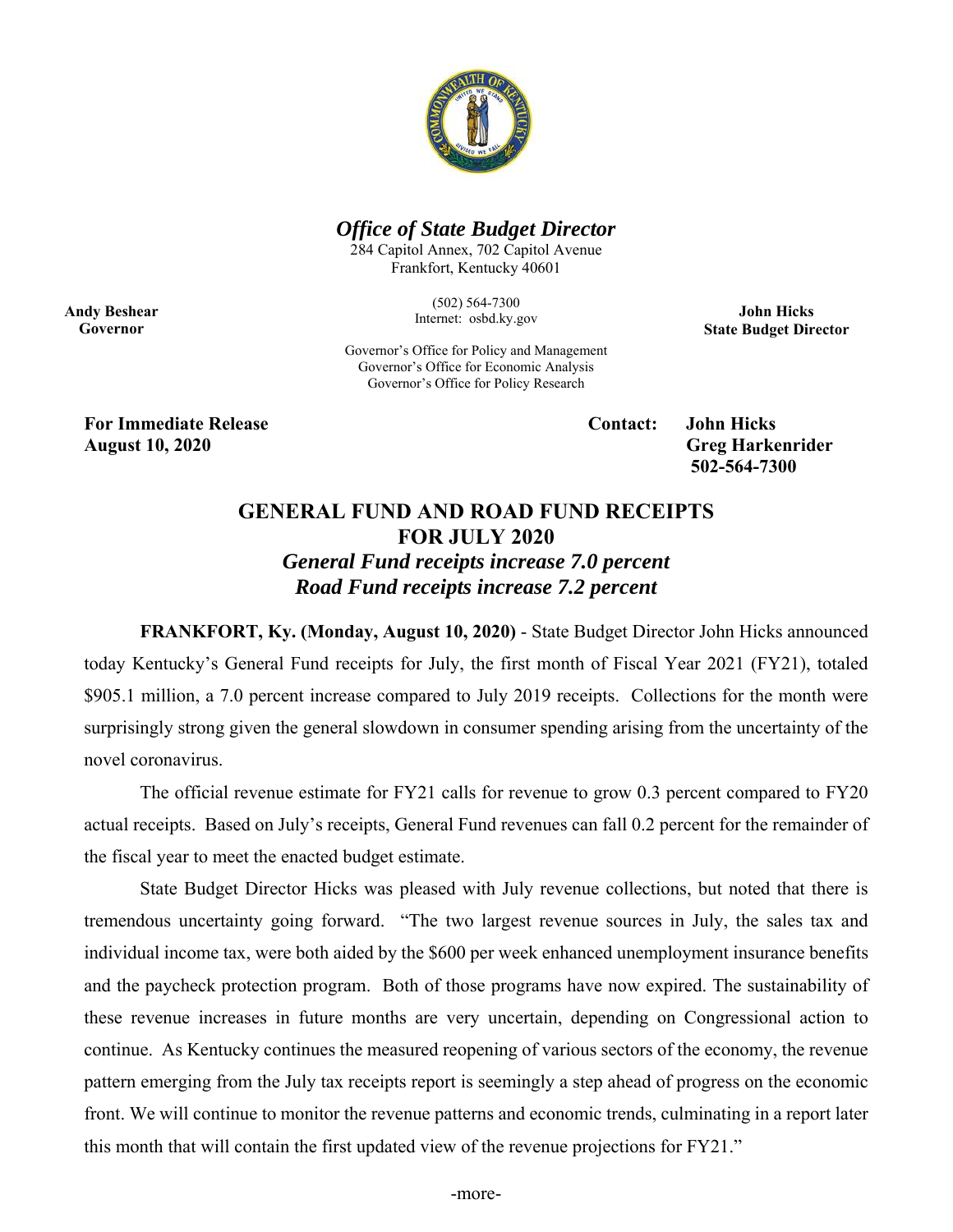Among the major accounts:

- Individual income tax receipts rose 6.2 percent due to higher withholding and estimated, tax payments. The withholding component of the individual income tax was aided by nearly \$20.4 million attributable to withholding from unemployment insurance benefits. Excluding that \$20.4 million, withholding declined by 1.9 percent. Over the last four months, from April through July, withholding has dropped by 4.6 percent when excluding unemployment insurance benefits.
- Sales tax revenues grew 12.3 percent in July. Increases in disposable income from transfer payments, along with the taxation of internet transaction, helped buoy the sales tax collections. In the April through June quarter, sales tax revenues declined by 5.9 percent.
- Corporation and LLET receipts declined a combined 41.2 percent. July is traditionally a low month of collections for business taxes, so large percentage changes on a low base of activity are common.
- Cigarette tax collections rose 2.1 percent in July.
- Property tax receipts grew 41.1 percent due to increases in tangible property receipts, particularly on motor vehicles.
- Coal severance tax revenues fell 37.1 percent to \$3.2 million.
- Lottery revenues were unchanged at \$19.0 million.

 Road Fund revenues for July totaled \$137.5 million, a 7.2 percent increase compared to last July. The increase was led by an all-time high monthly collection level for motor vehicle usage taxes after recent heavy declines. The official Road Fund revenue estimate for FY21 calls for revenue to increase 3.5 percent compared to FY20 actual receipts. Based on the first month's receipts, revenues must grow 3.1 percent for the rest of the fiscal year and still meet budgeted levels.

Among the major Road Fund categories:

- Motor fuels tax receipts fell 1.1 percent, after a 19 percent drop in the April through June quarter.
- Motor vehicle usage tax grew 11.8 percent, following a 28 percent decline in the April through June quarter.
- License and privilege taxes rose 29.0 percent, reflecting a pick-up in vehicle registrations and driver license renewals.

-30-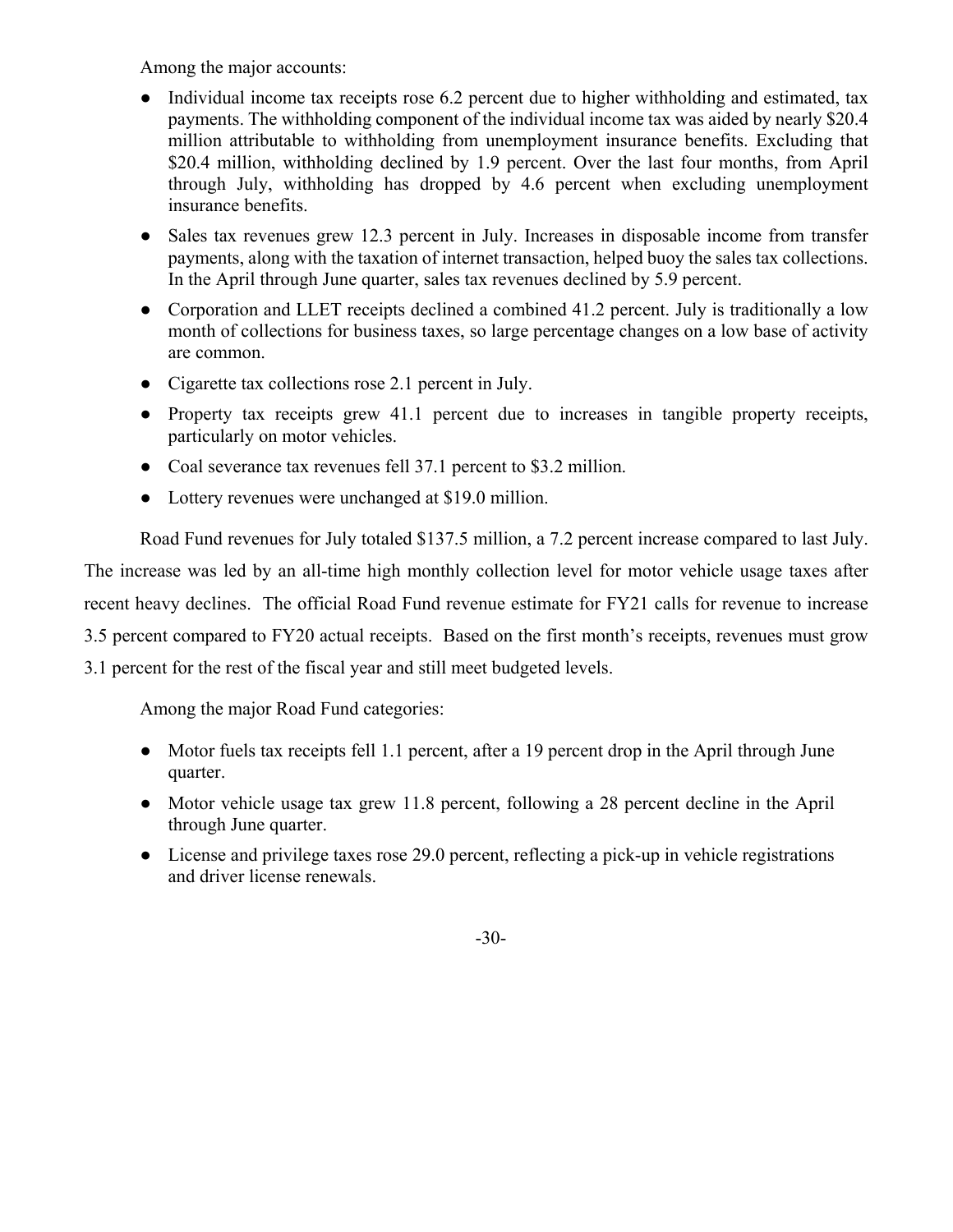## **KENTUCKY STATE GOVERNMENT REVENUE 1. GENERAL FUND REVENUE**

|                                                       | <b>JULY</b><br>2020      | <b>JULY</b><br>2019      | % Change           |
|-------------------------------------------------------|--------------------------|--------------------------|--------------------|
| <b>TOTAL GENERAL FUND</b>                             | \$905,134,293            | \$845,662,660            | 7.0%               |
| Tax Receipts                                          | \$868,885,227            | \$813,510,398            | $6.8\%$            |
| Sales and Gross Receipts                              | \$467,683,089            | \$418,929,142            | 11.6%              |
| <b>Beer Consumption</b><br><b>Beer Wholesale</b>      | 539,173<br>6,479,333     | 666,719<br>6,342,170     | $-19.1%$<br>2.2%   |
| Cigarette                                             | 30,625,251               | 29,982,641               | 2.1%               |
| <b>Distilled Spirits Case Sales</b>                   | 18,229                   | 16,367                   | 11.4%              |
| <b>Distilled Spirits Consumption</b>                  | 1,605,020                | 1,475,217                | 8.8%               |
| <b>Distilled Spirits Wholesale</b>                    | 5,409,022                | 4,846,850                | 11.6%              |
| Insurance Premium                                     | 502,746                  | 2,297                    |                    |
| Pari-Mutuel                                           | 1,378,811                | 1,344,424                | 2.6%               |
| Race Track Admission<br>Sales and Use                 | 0<br>411, 127, 172       | 80,510<br>366,258,296    | $-100.0%$<br>12.3% |
| Wine Consumption                                      | 302,036                  | 279,189                  | 8.2%               |
| Wine Wholesale                                        | 1,599,120                | 1,397,691                | 14.4%              |
| <b>Telecommunications Tax</b>                         | 5,984,547                | 4,481,886                | 33.5%              |
| <b>Other Tobacco Products</b>                         | 2,112,105                | 1,751,177                | 20.6%              |
| Floor Stock Tax                                       | 524                      | 3,709                    | $-85.9%$           |
| License and Privilege                                 | \$208,767                | (\$173,732)              |                    |
| Alc. Bev. License Suspension                          | 2,500                    | 33,750                   | -92.6%             |
| <b>Corporation License</b>                            | 0                        | 281                      | $-100.0\%$         |
| Corporation Organization                              | 150                      | 25,115                   | $-99.4%$           |
| Occupational Licenses<br>Race Track License           | 15,205<br>0              | 8,053<br>95,000          | 88.8%<br>$-100.0%$ |
| <b>Bank Franchise Tax</b>                             | 62.060                   | (381, 818)               |                    |
| <b>Driver License Fees</b>                            | 128,852                  | 45,887                   | 180.8%             |
| <b>Natural Resources</b>                              | \$5,604,476              | \$8,007,115              | $-30.0%$           |
| <b>Coal Severance</b>                                 | 3,224,555                | 5,129,846                | $-37.1\%$          |
| Oil Production                                        | 187,904                  | 460,285                  | $-59.2%$           |
| <b>Minerals Severance</b>                             | 1,941,702                | 1,808,040                | 7.4%               |
| <b>Natural Gas Severance</b>                          | 250,315                  | 608,944                  | $-58.9%$           |
| Income                                                | \$380,426,726            | \$371,423,556            | 2.4%               |
| Corporation                                           | 10,418,987               | 19,681,904               | $-47.1%$           |
| Individual<br><b>Limited Liability Entity</b>         | 363,191,001<br>6,816,737 | 342,108,036<br>9,633,615 | 6.2%<br>$-29.2%$   |
|                                                       |                          |                          |                    |
| Property<br><b>Building &amp; Loan Association</b>    | \$13,817,424<br>21,875   | \$9,793,877<br>22,012    | 41.1%<br>-0.6%     |
| General - Real                                        | 67,447                   | 6,320                    | 967.2%             |
| General - Tangible                                    | 13,958,975               | 10,438,278               | 33.7%              |
| <b>Omitted &amp; Delinguent</b>                       | (1,313,084)              | (1,810,969)              |                    |
| <b>Public Service</b>                                 | 1,082,212                | 1,138,235                | $-4.9%$            |
| Other                                                 | 0                        | 0                        |                    |
| Inheritance Tax                                       | \$5,323,684              | \$3,626,479              | 46.8%              |
| Miscellaneous                                         | ( \$4, 178, 937)         | \$1,903,963              |                    |
| <b>Legal Process</b>                                  | 716.423                  | 866,905                  | $-17.4%$           |
| T. V. A. In Lieu Payments<br>Other                    | (5, 167, 786)<br>272,426 | 941,559<br>95,500        | 185.3%             |
| <b>Nontax Receipts</b>                                | \$31,533,261             | \$32,928,069             | $-4.2%$            |
|                                                       |                          | 1,377,406                | $-25.0%$           |
| <b>Departmental Fees</b><br><b>PSC Assessment Fee</b> | 1,033,564<br>13,681,547  | 12,810,788               | 6.8%               |
| <b>Fines &amp; Forfeitures</b>                        | 861,992                  | 1,389,440                | $-38.0%$           |
| Income on Investments                                 | (72, 850)                | (262, 911)               |                    |
| Lottery                                               | 19,000,000               | 19,000,000               | 0.0%               |
| Miscellaneous                                         | (2,970,992)              | (1,386,654)              |                    |
| Redeposit of State Funds                              | \$4,715,805              | (\$775,806)              | ---                |